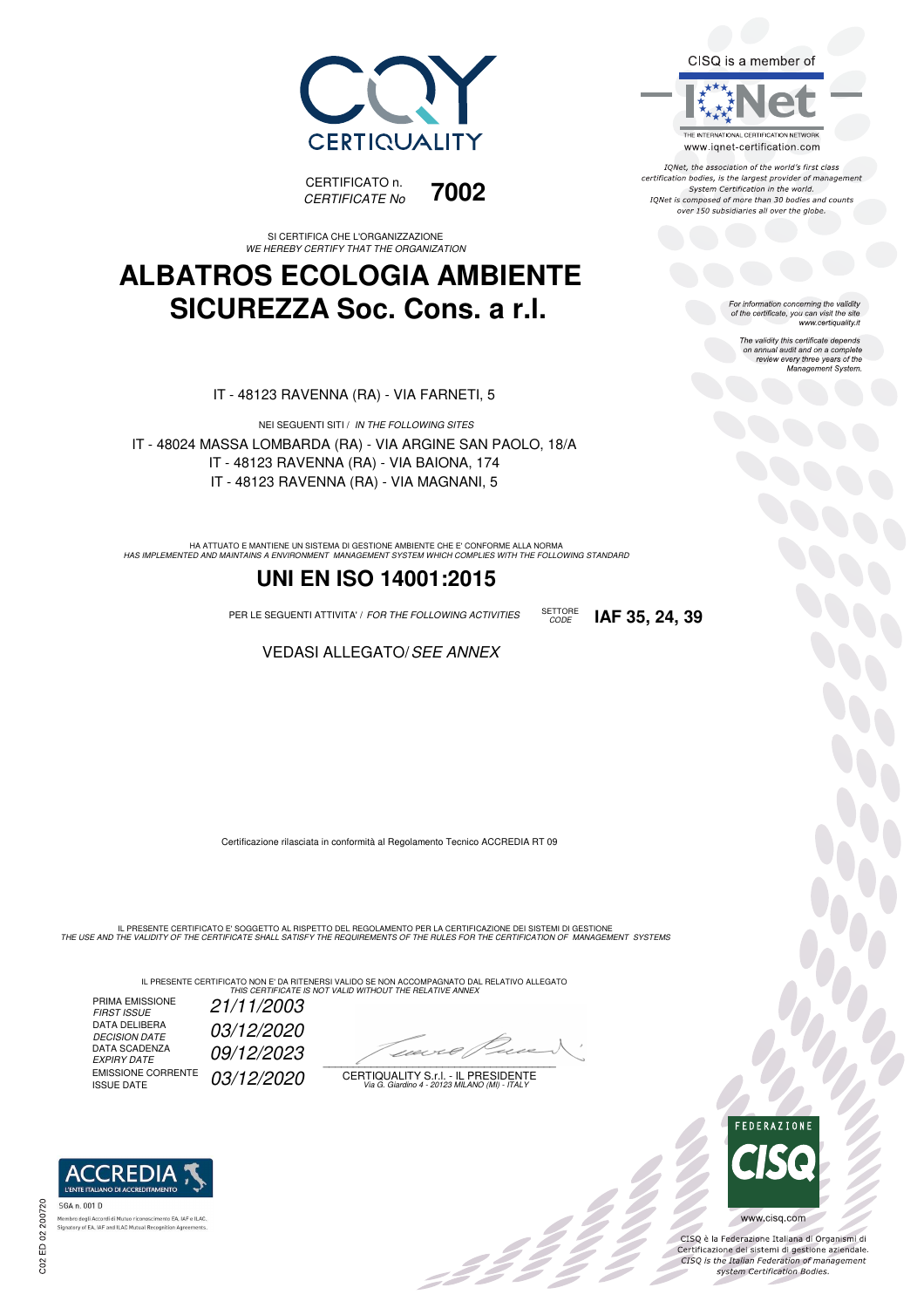

Pagina

ALLEGATO AL CERTIFICATO n. *ANNEX TO CERTIFICATE No* Page 1/1 **7002**

## **ALBATROS ECOLOGIA AMBIENTE SICUREZZA Soc. Cons. a r.l.**

#### ATTIVITA' / *ACTIVITIES*



IONet, the association of the world's first class certification bodies, is the largest provider of management System Certification in the world. IQNet is composed of more than 30 bodies and counts over 150 subsidiaries all over the globe.

For information concerning the validity<br>of the certificate, you can visit the site<br>www.certiquality.it

The validity this certificate depends on annual audit and on a complete review every three years of the Management System.

Organizzazione e coordinamento per conto dei soci consorziati delle attività di: -raccolta e trasporto di rifiuti speciali pericolosi e non pericolosi da avviare a recupero e/o smaltimento; -bonifiche ambientali; -spazzamento meccanico e manuale di strade e piazze; -servizi di pulizia industriale e civile, disinfezione e disinfestazione; -conduzione operativa di: 1.impianti di compostaggio, servizio di attività operative di movimentazione, vagliatura e lavorazione rifiuti finalizzate alla digestione anaerobica, compostaggio, biostabilizzazione, triturazione, separazione, riduzione volumetrica e produzione di biomasse; 2.piattaforme ecologiche attrezzate, scarico, movimentazione, accumulo, carico rifiuti e pulizia impianto; 3.impianti di selezione e recupero, servizio di valorizzazione di rifiuti mediante selezione meccanico/manuale e movimentazione meccanica.

Attività di intermediazione e commercio di rifiuti pericolosi e non pericolosi senza detenzione. Gestione di impianti per le attività di: -cernita, triturazione, macinazione e polverizzazione di pneumatici fuori uso e cascami di gomma; produzione e vendita di granuli e polverino di gomma; stoccaggio, selezione, avvio a recupero e/o smaltimento di rifiuti solidi urbani e assimilati e di rifiuti solidi speciali pericolosi e non pericolosi.

*Organization and coordination of the following activities, on behalf of the members of the consortium: - collection and transport of hazardous and non-hazardous special waste to be intended to restoration and/or disposal; - environmental reclamations; - mechanical and manual sweeping of roads and squares; - residential and industrial cleaning services, disinfection and disinfestations: - operations management of : 1.composting systems, operating activities concerning handling, sieving and processing of waste intended to anaerobic digestion, composting, biostabilization, shredding, separation, volume reduction and production of biomasses; 2. equipped community depots, unloading, handling, accumulation, loading of waste and cleaning of the system; 3. selection and restoration systems, waste valorisation service by mechanical/manual selection and mechanical handling.* 

*Intermediation and trade activity of hazardous and non hazardous waste without detention. Management of systems for the following activities: -selection, shredding, grinding and crushing of tyres out-of-order and rubber waste; production and sale of rubber granules and powder; - storage, selection, dispatch to restoration and/or disposal of urban solid waste and assimilated as well as hazardous and non-hazardous special solid waste.*

> IL PRESENTE ALLEGATO NON E' DA RITENERSI VALIDO SE NON ACCOMPAGNATO DAL RELATIVO CERTIFICATO *THIS ANNEX IS NOT VALID WITHOUT THE RELEVANT CERTIFICATE*

PRIMA EMISSIONE<br>FIRST ISSUE DATA DELIBERA<br>DECISION DATE DATA SCADENZA DATA SCADENZA **DATA SCADENZA**<br>EXPIRY DATE<br>EMISSIONE CORRENTE 03/12/2020

*FIRST ISSUE 21/11/2003 DECISION DATE 03/12/2020*

22

CERTIQUALITY S.r.l. - IL PRESIDENTE EMISSIONE CORRENTE ISSUE DATE *03/12/2020 Via G. Giardino 4 - 20123 MILANO (MI) - ITALY*



www.cisq.com CISQ è la Federazione Italiana di Organismi di

Certificazione dei sistemi di gestione aziendale.<br>CISQ is the Italian Federation of management system Certification Bodies.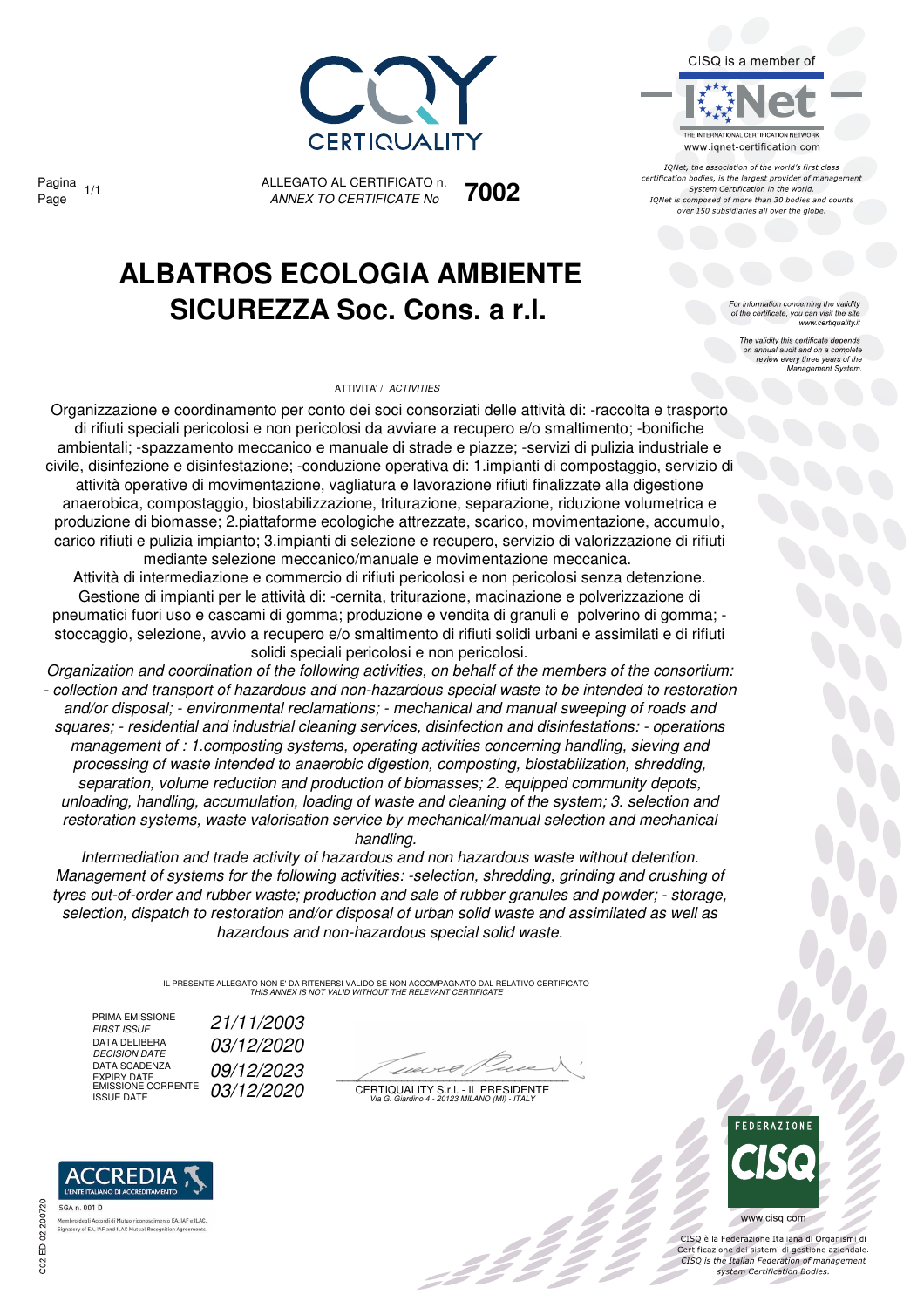®



THE INTERNATIONAL CERTIFICATION NETWORK

# *CERTIFICATE*

has issued an IQNet recognised certificate that the organization:

#### **ALBATROS ECOLOGIA AMBIENTE SICUREZZA Soc. Cons. a r.l.**

IT - 48123 RAVENNA (RA) - VIA FARNETI, 5

for the following scope See annex **Environmental Management System** has implemented and maintains a which fulfills the requirements of the following standard

#### **ISO 14001:2015**

Issued on: First issued on: Expires on: **2020-12-03 2003-11-21 2023-12-09** This attestation is directly linked to the IQNet Partner's original certificate and shall not be used as a stand-alone document

*Registration number:* **IT-32628**



*Alex Stoichitoiu President of IQNET*



*Ing. Mario Romersi*

*President of CISQ* 

IQNet Partners\*:

AENOR *Spain* AFNOR Certification *France* APCER *Portugal* CCC *Cyprus* CISQ *Italy* CQC *China* CQM *China* CQS *Czech Republic* Cro Cert *Croatia* DQS Holding GmbH *Germany* EAGLE Certification Group *USA* Cro Cert FCAV *Brazil* FONDONORMA *Venezuela* ICONTEC *Colombia* Inspecta Sertifiointi Oy *Finland* INTECO *Costa Rica* IRAM *Argentina* JQA *Japan* KFQ *Korea* MIRTEC *Greece* MSZT *Hungary* Nemko AS *Norway* NSAI *Ireland* NYCE-SIGE *México* PCBC *Poland* Quality Austria *Austria* RR *Russia* SII *Israel* SIQ *Slovenia* RR SIRIM QAS International *Malaysia* SQS *Switzerland* SRAC *Romania* TEST St Petersburg *Russia* TSE *Turkey* YUQS *Serbia* CISQ/CERTIQUALITY S.r.I.<br>
has issued an IQNet recognised certificate that the organizz<br> **ALBATROS ECOLOGIA AMBIENTE**<br>
SICUREZZA Soc. Cons. a r.I.<br>
IT -48123 RAVENNA (RA) - VIA FARNETI, 5<br>
lower interactions and complements

\* The list of IQNet partners is valid at the time of issue of this certificate. Updated information is available under www.iqnet-certification.com